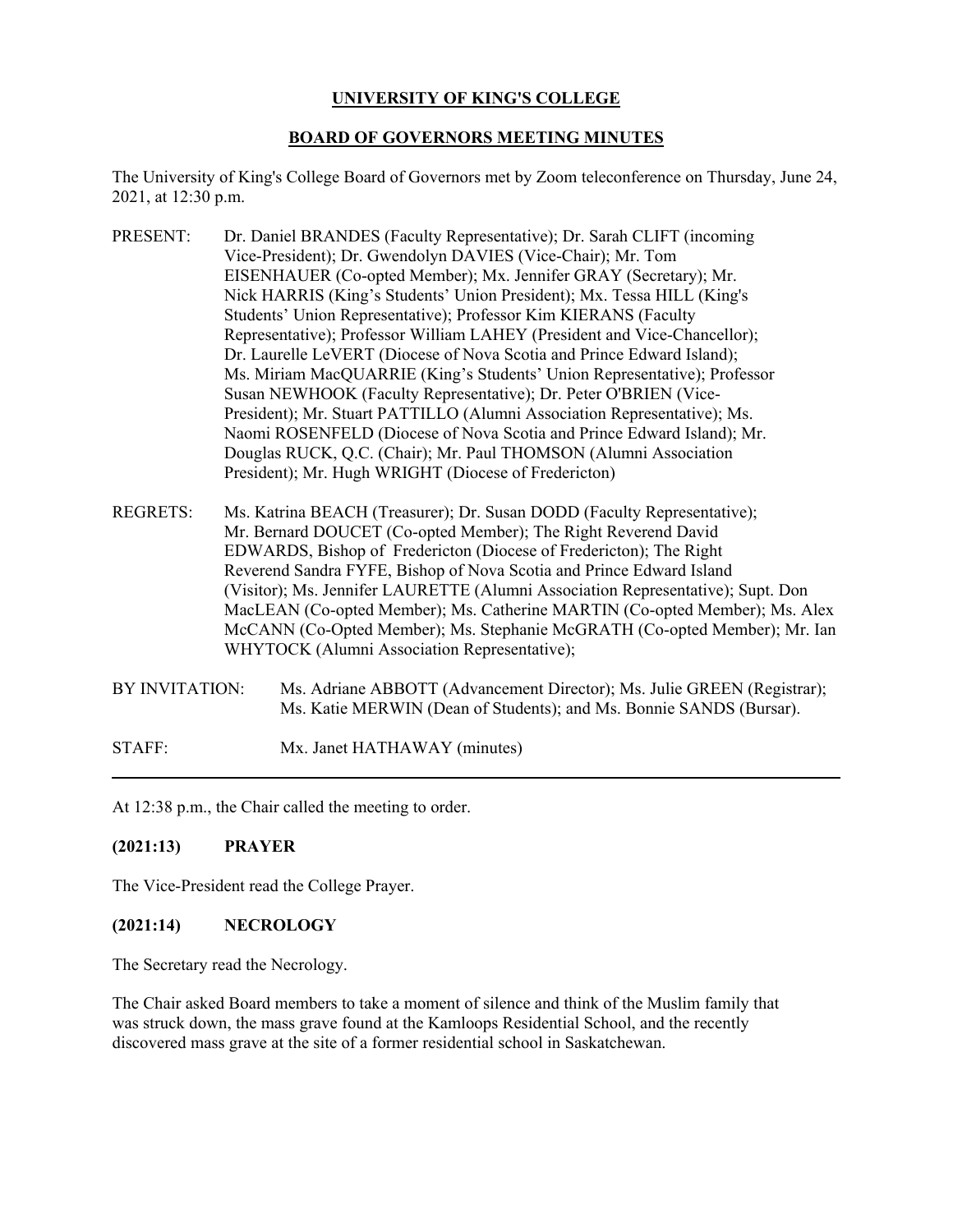## **(2021:15) CHAIR'S REMARKS**

The Chair noted that it has been an extremely difficult period. The Chair noted that King's has a diverse student body and while it is important to recognize the fact that King's is making progress, there is still a long way to go. Under the leadership of President Lahey, the KSU, the Faculty, the staff, the Board of Governors, the University has seen great change, but the change must continue.

The Chair noted that the Board of Governors is in its own period of transition. Vice-President Peter O'Brien is departing, and there is a passing of the torch to incoming Vice-President, Sarah Clift. On behalf of the Board of Governors, the Chair welcomed Dr. Clift, spoke of her accomplishments and thanked her for taking on this task.

# **(2021:16) CONSENT AGENDA**

A Consent Agenda addressing the following matters was circulated:

- a) Approval of Minutes of April 1, 2021
- b) Advancement Director's Report
- c) Advancement Committee Report
- d) Alumni Association Report
- e) President's Report
- f) Registrar's Report
- g) Meeting Schedule for 2022
- h) Human Resources Update
- i) Insurance Update
- j) Annual Report of the Information Access and Privacy (IAP) Administrator
- k) Academic Integrity Officer Annual Report
- l) Sexualized Violence Prevention and Response Officer Annual Report
- m) Equity Committee Annual Report
- n) Accessibility Officer Annual Report

The Secretary noted a small change in numbering of the Minutes but indicated it did not need to be removed from the Consent Agenda.

## **MOTION: (Davies/Rosenfeld) that the Consent Agenda be approved. CARRIED.**

#### **(2021:17) BUSINESS/DECISION ITEMS**

#### **Master of Fine Arts in Fiction**

The Vice-President pointed out the proposal in the meeting package that follows the protocols of the University, Dalhousie, and the Maritime Provinces Higher Education Commission. He advised that the Master of Fine Arts in Fiction proposal is a new proposal but one that is modelled very closely on the highly successful Master of Fine Arts in Creative Nonfiction. The MFA in Fiction recognized the opportunity of extending the University's offerings. It is the result of very hard work and the strategic vision of several people, particularly Kim Pittaway, Stephen Kimber and Dean Jobb.

The proposal has gone through various stages of mandated approval in the Faculty of Graduate Studies, and it has passed through all the stages of administrative and academic approval at Dalhousie and at King's. Faculty approved this proposal go forward at its meeting in May on the recommendation of the Planning and Priorities Committee (P&P).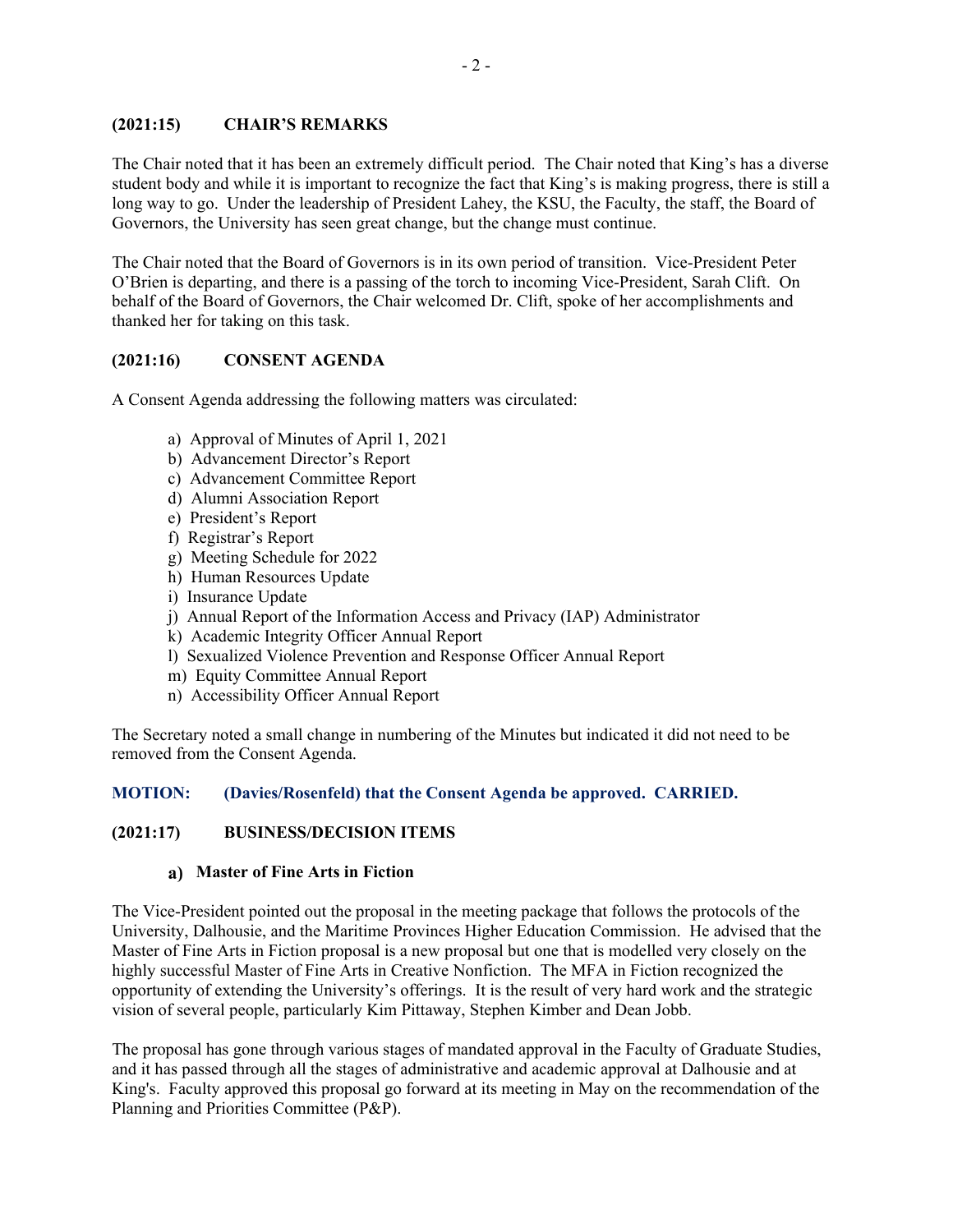The Vice-President noted that the proposal recognizes that a certain degree of restructuring will be necessary in the School of Journalism to sustain a program like this, and that has gone through a period of discussion at the School and in Administration. It is anticipated that the necessary approvals will be in place to advertise the program for students to begin in the summer of 2022.

**MOTION: (O'Brien/Kierans) that the Board approve that the Master of Fine Arts in Fiction program proposal advance from King's through the remaining external stages of approval at Dalhousie and the Maritime Provinces Higher Education Commission.**

The President thanked the Vice-President and noted that he has played a critical role in shepherding this proposal. The President also acknowledged Roberta Barker, from Dalhousie, for moving this forward.

# **CARRIED.**

## **Proposal for a Third Equity Hire**

The Vice-President reminded the Board that at its April meeting the discussion and approval of the third and fourth equity hires were part of the original package. Two positions were filled for the coming academic year – Tim Clarke in the Foundation Year Program, and Brian Daly in Journalism for 2021- 2022. The third and fourth equity hires were to be managed after discussion with P&P about where they would be assigned. The Vice-President referred the Board to the meeting package. P&P determined that the curriculum needs and filling out the quotient across the programs could do well with an additional equity hire on top of the two recommended. One is allotted to Journalism, and it is now proposed that there be two more equity hires, with the determination of where they fall in the program assignment to be made in consultation with Faculty in early fall this year.

**MOTION: (O'Brien/Harris): that in addition to the two equity hires for 2022-23 approved in April 2021, the Board of Governors approve a third equity hire for either 2022-23 or 2023-24, with determination for which year to be made by administration in early September 2021**. **CARRIED.**

At 1:06 p.m., Facilities Director Ian Wagschal joined the meeting.

## **Approval of Surveillance Policy**

The President advised that the Director of Facilities Management, Ian Wagschal, had joined the meeting and had a short presentation on the new Surveillance Policy. Mr. Wagschal shared a presentation about the policy. He noted that there are controls in the policy. Only Facilities Management can install and operate surveillance equipment. The public will be made aware of where surveillance equipment exists. Access to surveillance images and data will be controlled and documented. Covert surveillance will only be permitted under exceptional time-limited circumstances and with the approval of the President. Accountability will be by a log. An annual report of surveillance activity will be provided to the Bursar, Senior Administrative Team, Sexualized Violence Prevention and Response Officer (SVPRO), and the Equity Officer; a summary of the annual report will be provided to the Board of Governors.

## **MOTION: (Lahey/Eisenhauer) that the Board of Governors approves the adoption of the Video/Image/Data Recording and Surveillance Policy. CARRIED.**

At 1:10 p.m., Facilities Director Ian Wagschal left the meeting.

## **Approval of Revised Sexualized Violence Policy**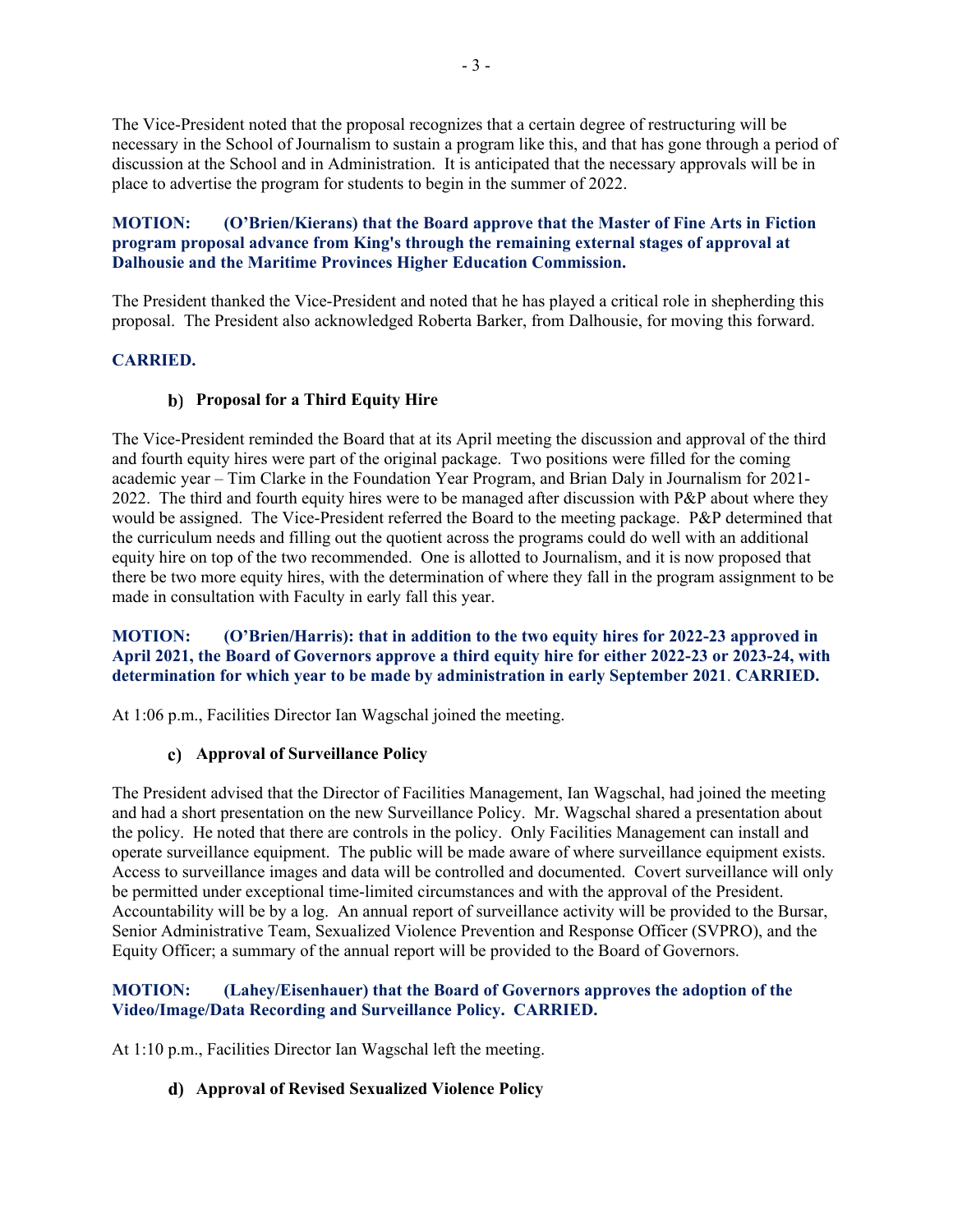The Vice-President advised that the SVPRO would be joining the meeting

At 1:14 p.m., Ms. Jordan Roberts, the SVPRO, joined the meeting. The Vice-President asked her to summarize the revisions to the Sexualized Violence Policy (Policy).

The SVPRO reminded the Board that it had asked the Sexualized Violence Prevention Implementation Advisory Committee (SVPIAC) to come back to the Board with updates to the Policy. The SVPIAC decided it was a good time to do a review of changes that could be easily made. The SVPRO described the various changes and edits.

The Vice-President thanked the SVPRO for her leadership and support and noted how transformative her presence on campus has been. He also thanked the members of the SVPIAC.

The Chair thanked the Vice-President for the work he had done, starting from the early days of the Policy.

# **MOTION: (O'Brien/Harris) that the Sexualized Violence Policy revisions as detailed in the Board meeting package be approved by the Board. CARRIED.**

At 1:20 p.m., the SVPRO left the meeting.

# **Financial Support for International Students**

The Bursar referred the Board to her memo in the meeting package. She noted that the University held a student consultation meeting on proposed changes to tuition and fees. Included in the proposed changes was the third of four years of increases in the differential fee at Dalhousie to international students, which also impacts King's students. This 14% increase in the differential fee in 2021-22 over 2020-21 affects the University's first, second and third-year students while students in their fourth year or higher would face a 3% increase. A proposal came from KSU that King's defer this increase. When the proposal was discussed, an alternative solution was proposed that instead of deferring the fee, King's would offer an award to international students to offset the amount of this increase. KSU also wanted a committee to be formed to discuss this in the fall.

## **MOTION: (Davies/Harris) that the Board of Governors hereby authorizes the provision of financial awards to all international students equivalent to the increase in the international differential fee they will be charged for 2021-22.**

In discussion, the Bursar said that the budget impact is estimated to be \$69,000.

# **CARRIED.**

# **2020-21 Financial Statements**

The Bursar advised that rather than taking Board members through the financial statements as she had in the past, she put together a brief slide presentation. She shared her screen with Board members and discussed 2020-2021 financial statement highlights.

# **Audited Financial Statements 2020-21**

The University has an excess of revenue over expenses of \$2,100,000, versus a deficiency of \$300,000 in the previous year. This includes a large positive market value adjustment in the current year, which is not really a meaningful comparison, as investments are adjusted to market value. The unrestricted operating fund surplus is \$1,100,000, versus \$1,400,000 in the prior year. The surplus would have been a \$200,000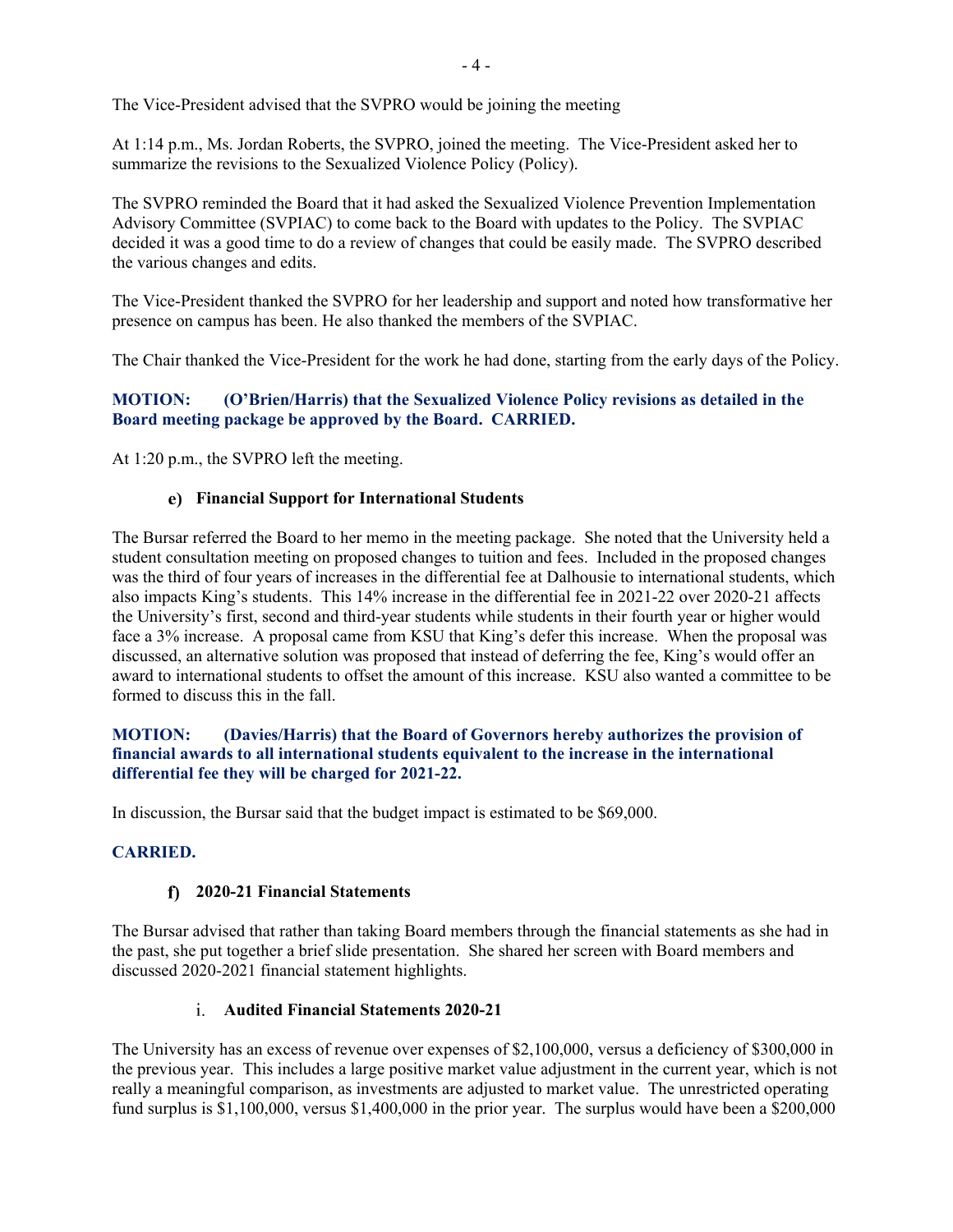deficit in the absence of a \$1,300,000 one-time grant from the government for COVID-19 expenditures. The University had lower revenue this year than the prior year (roughly \$600,000), and expenses were lower (roughly \$200,000). Residence occupancy was down and the University lost revenue during the pandemic due to lost rental of facilities and conference services.

The Bursar discussed statements of financial position and cash flow highlights. Included in the highlights: capital assets increased due to the Tri-Bay residence renovation to \$4,700,000, offset by amortization of \$1,000,000. Deferred capital contributions saw a \$1,800,000 increase due to the Tr-Bays renovation contributions of \$2,200,000, offset by amortization of \$400,000. In respect of investing activities, the statements reflect the cumulative transfer of \$11,000,000 in investment assets to new investment managers, which took 26 months.

The Bursar showed a slide of the reconciliation of operating cash surplus with surplus per audited financial statements.

# **Accountability Report – Framework for Investing Internally Restricted Funds**

The Bursar spoke of the accountability report in the meeting package. The Board approved overall spending of \$1,850,000 a few years ago on student employment, recruitment, scholarships, and to establish initiatives. This schedule shows what was spent to date, a total spend of \$448,209.

Around 1:15 p.m., Mr. Wright joined the meeting.

# **Resolution to Approve 2020-21 Audited Financial Statements**

# **MOTION: (Brandes/Wright) that the Board of Governors hereby approves the University of King's College audited financial statements for the year ending March 31, 2021. CARRIED.**

## **2021-2022 Enrolment and Residence Occupancy**

The Registrar presented the enrolment projection for fall 2021. She showed slides showing trends for admissions. A seven-year overview from 2015-2016 through 2021-2022 indicated an increase across the board in applications and in registration for new students that opened June 15 for new students.

She showed a slide of May 15 first-year deposits, which are up from last year. She noted that the trend line is looking good, rebounding from the challenges faced last year. The Journalism degree program's May 15 deposits have also rebounded.

She showed a slide of May 15 deposits for FYP by degree. Although she noted that a straight comparison to last year is not possible, she has reason to believe the strength in registrations of upper year students will increase in student enrolment this year. King's is also seeing a higher percentage of returning students.

The Dean of Students (Dean) showed a slide of Residence occupancy. She is confident that King's will be able to house at least 217 students this fall. There is a push to ensure all first-year students who want a room and apply by the deadline are able to secure a room.

The Dean spoke of the Residence COVID-19 safety plan, saying the three pillars are vaccination, selfassessment, and regular testing. The safety plan is less complex than last year's plan. She noted that the risk is vaccine hesitancy. It is important that students get vaccinated and share that information. The second risk is things may change. There could be an outbreak of variants. King's will have self-isolation spaces in a dedicated building on campus if needed.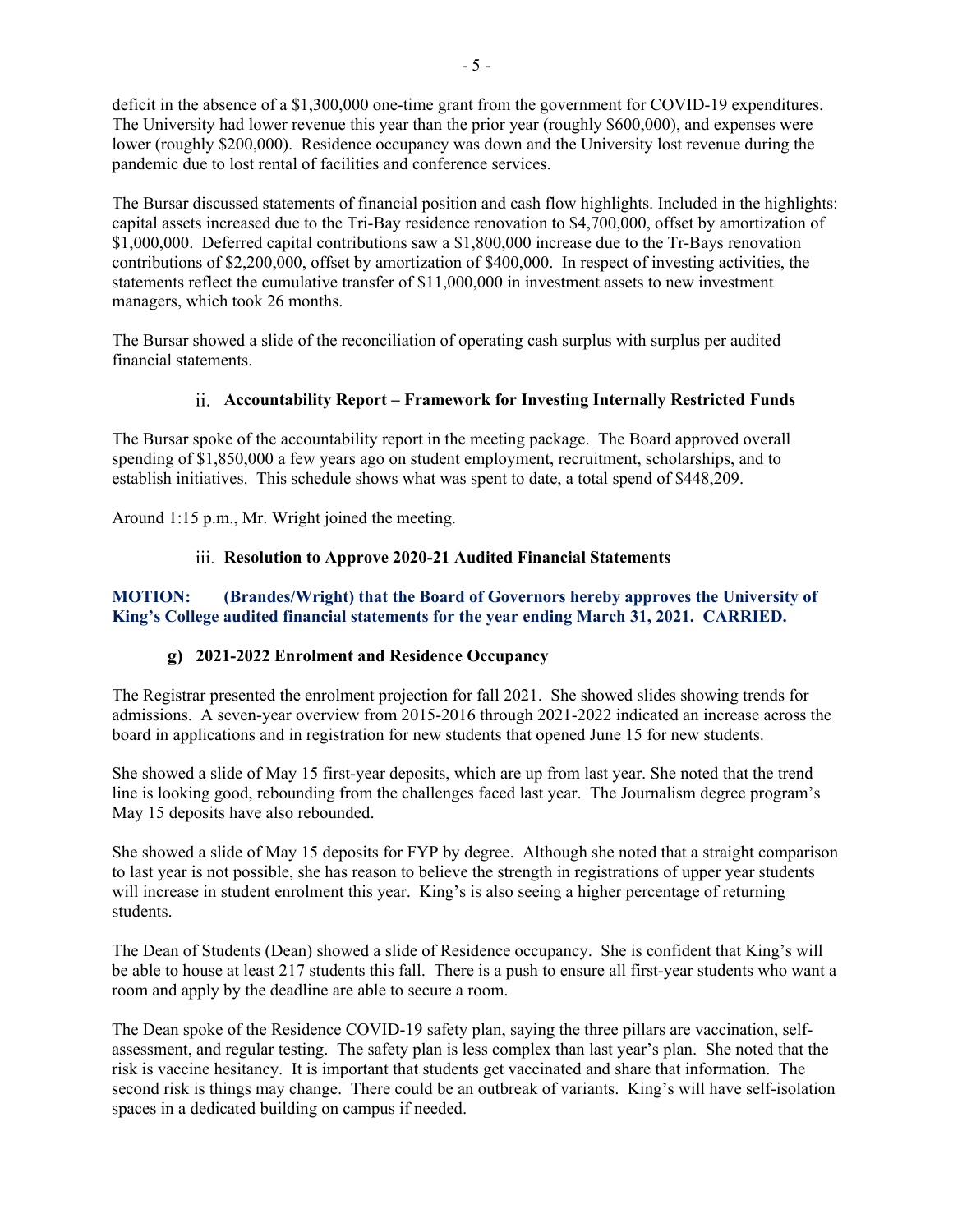The Chair thanked the Bursar and the Dean for their work on this and noted the work of Dr. Strang, who helped guide the efforts.

At 1:46 p.m., the Chair called for a 10-minute break.

At 1:57 p.m., the meeting resumed.

#### $h)$ **2021-22 Operating Budget**

## **Tuition, Ancillary & Auxiliary Fee Increases for 2021-22**

The Bursar presented a summary of proposed 2021-22 tuition and fee changes, including:

- Arts and Science tuition fees: 3% increase
- Journalism tuition fees: 1% increase (the Board approved this in December 2019)
- MFA program: 2% increase

• International Differential fee: 3% plus \$1,473 (14% overall) (offset by financial awards discussed previously)

Ancillary and Auxiliary fees include 0% increases across the board with the following exceptions:

- Meal plan fees increase: 3.88% in accordance with the Chartwells' contract (CPI increase of  $(0.6\%)$ . Other factors that impact the increase include that (i) the minimum wage rate has increased; (ii) pandemic-related loss of revenue/increased costs; and (iii) there are four more board days in residence, 221 days versus 217 days in the prior year.
- The Dean spoke about the Residence room proposed fee structure and noted that the previous fee structure was outdated and did not reflect the amenities, size and condition of each room, such as more windows, a sink, etc. The proposed fee structure in the meeting package has a room differential based on the categorization of rooms. It is an overall revenue-neutral approach.

## **2021-22 Operating Budget**

The Bursar discussed the 2021-22 Operating Budget, with adjustments since the April 2021 Board meeting. She advised that Residence room occupancy and enrolment projections have both increased and there is a higher operating cash surplus from 2020-21 to carryover to 2021-22 creating an improvement of \$1,700,000. The budget presented today has a \$263,000 operating cash surplus, while an operating cash deficit of \$1,400,000 was presented to the Board in April. The major risks regarding this budget are the pandemic. The budget assumes a return to substantial normalcy in the fall, including in-person instruction, double residence room occupancy, the gymnasium open, and possible rental of facilities to third parties. There is the ability to revert to online instruction if necessary. Occupancy will be safely maintained.

The Bursar showed a slide of the operating cash surplus budgeted for 2021-22 v. actuals for both 2020-21 and 2019-20. She said assumptions for 2021-22 are a headcount of 958 and 217 students in residence.

She showed a slide of revenue variance year over year, affected by higher total tuition and fees due to higher headcounts and residence occupancy; ancillary fees are affected by no study abroad or HYP in 2021-22 or 2020-21 and no athletic fee in 2020-21. Fiscal year 2020-21 included one-time provincial government funding for COVID-19 which is not anticipated in 2021-22.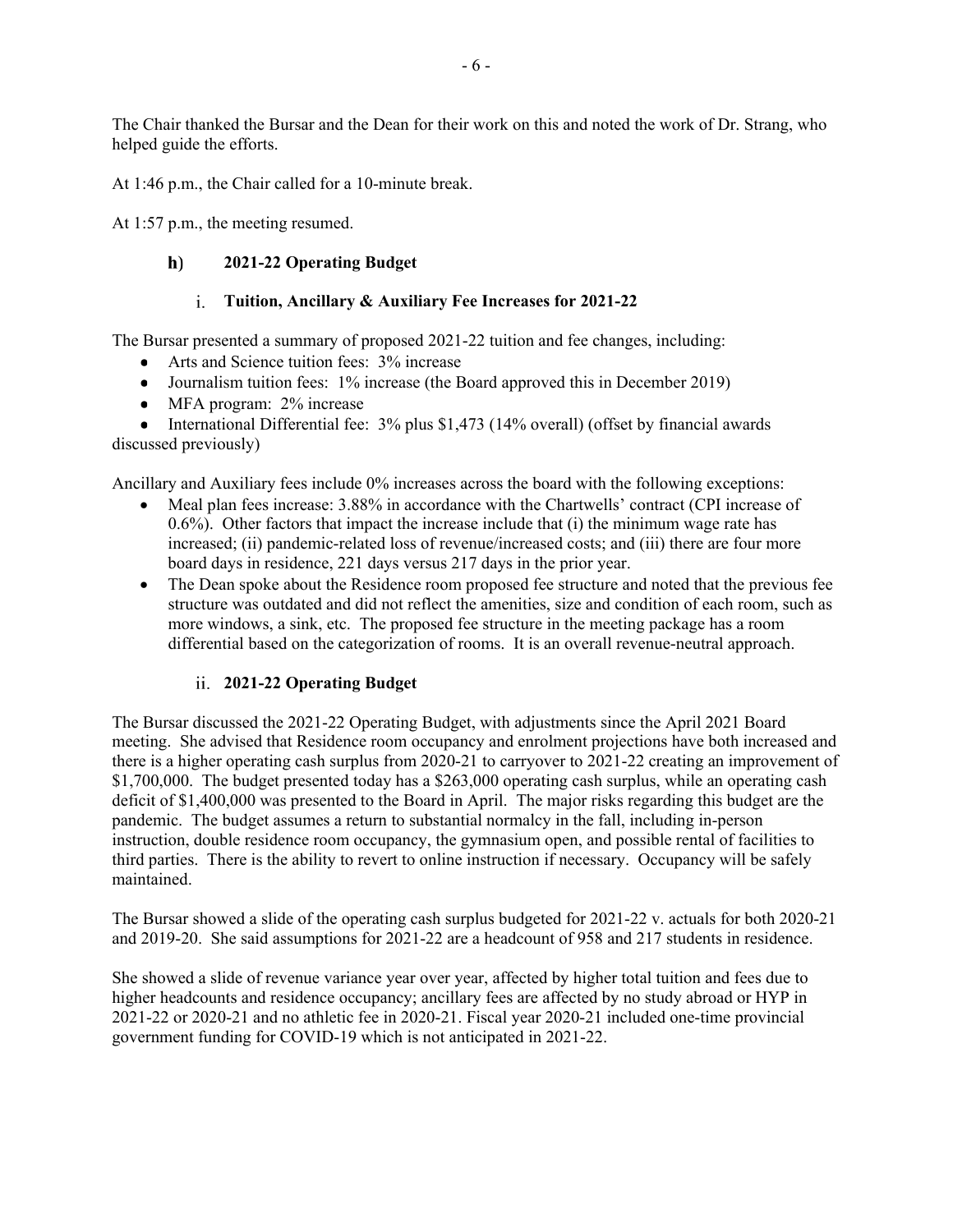The slide of COVID expenditures showed that University spent \$1,100,000 in 2020-21. The budget for 2021-22 is \$842,000 and includes the continuation of some contract salary positions as well as expenditures for safety/campus preparedness, equipment and marketing.

#### **Resolutions Regarding 2021-22 Operating Budget**

# **MOTION: (Davies/Eisenhauer) Be it resolved that the Board hereby approves the proposed tuition and student fee increases for 2021-22 as presented.**

Several Board members spoke against tuition increases.

#### **CARRIED, with three contrary.**

## **MOTION: (Kierans/Wright) that the Board hereby approves the University of King's College operating budget for the 2021-22 fiscal year.**

Board members commented on the positive financial position for King's and congratulated the Bursar and her staff.

Board members asked about residence occupancy and safety and the shortage of student housing in the city. The Dean noted that there will be ongoing reviews of the number of required beds to be reserved for public health purposes.

#### **CARRIED.**

#### **(2021:18) GOVERNANCE, HUMAN RESOURCES AND NOMINATING COMMITTEE**

The Secretary, as chair of the Governance, Human Resources and Nominating Committee, proposed several motions, saying Board members whose names were nominated would be placed in a break-out room when they needed to leave the meeting while they were under discussion.

She thanked Pam Hazel and Janet Hathaway for their continued assistance.

#### **Annual Meeting Resolutions**

At 2:37 pm, the Chair left the meeting by being placed in a breakout room.

## **MOTION: (Gray/O'Brien) Be it resolved that the term of Mr. Douglas Ruck as a Co-opted Member of the Board is hereby renewed for a period of four years.**

**Be it further resolved that the term of Mr. Douglas Ruck as Chair is hereby renewed for a period of three years.**

## **CARRIED.**

At 2:38 pm, the Chair rejoined the meeting.

At 2:38 pm, Dr. Davies left the meeting by being placed in a breakout room.

**MOTION: (Gray/Harris) Be it resolved that Dr. Gwen Davies is renewed as Vice Chair of the Board for a period of two years. CARRIED.**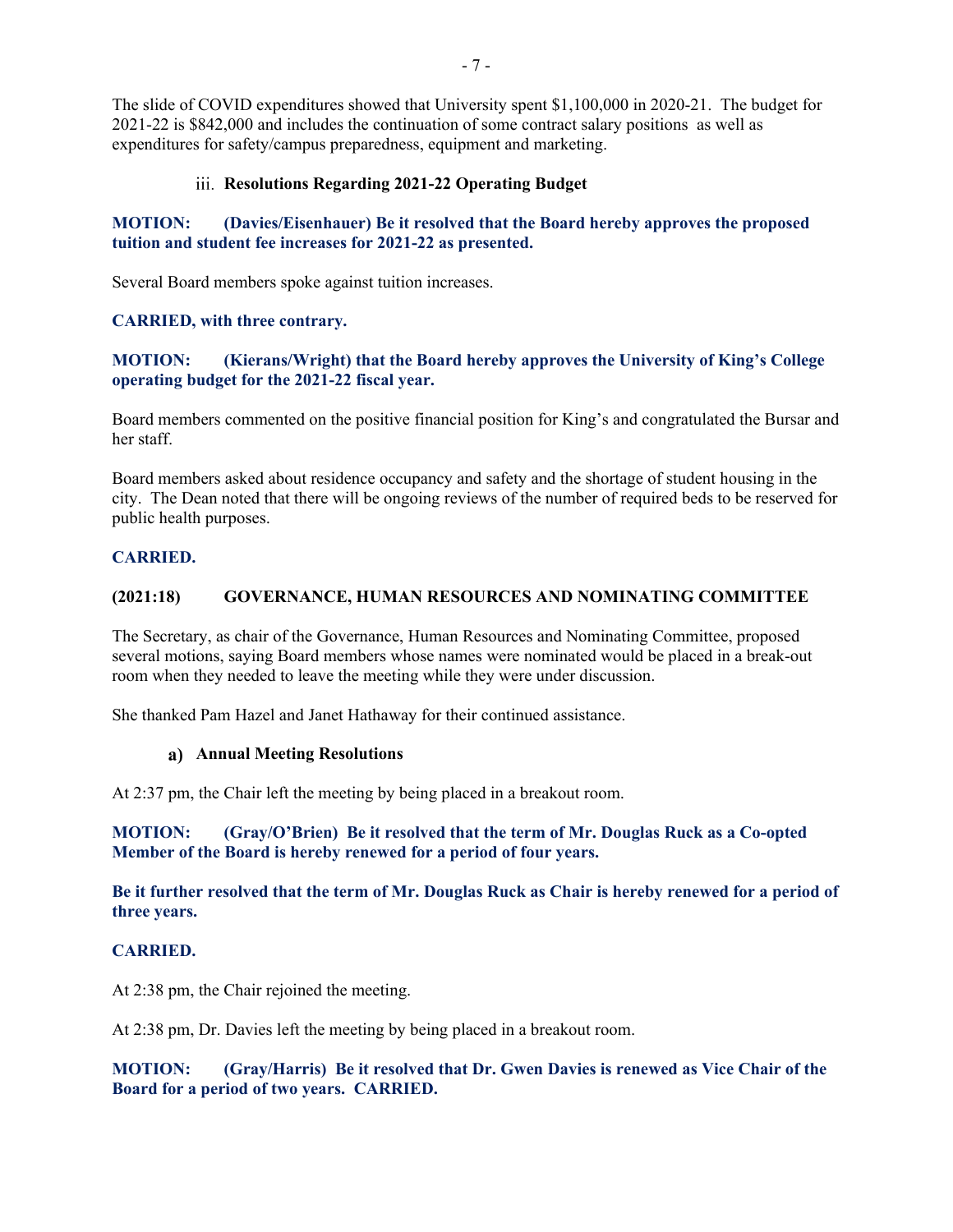At 2:39 p.m., Dr. Davies rejoined the meeting.

**MOTION: (Gray/Harris) Be it resolved that Ms. Katrina Beach is appointed as Treasurer of the Board until the next Annual Meeting of the Board and confirmed as Chair of the Finance, Audit and Risk Committee. CARRIED.**

#### **Members and Committees**

At 2:41 p.m., Mr. Eisenhauer and Mr. Wright left the meeting by being placed in break-out rooms.

**MOTION: (Gray/Kierans) Be it resolved that the term of Mr. Tom Eisenhauer as a Co-opted Member of the Board is hereby renewed for a period of two years and he is confirmed as Chair of the Investment Committee. CARRIED.**

**Be it resolved that Mr. Hugh Wright is confirmed as the Chair of the Campus Planning Committee until the next Annual Meeting of the Board. CARRIED.**

At 2:41 p.m., Mr. Eisenhauer and Mr. Wright rejoined the meeting.

**MOTION: (Gray/ Harris) Be it resolved that Ms. Stephanie McGrath is confirmed as a member of the Advancement Committee. CARRIED.**

**MOTION: (Gray/Davies) Be it resolved that Ms. Catherine Martin is confirmed as a member of the Equity Committee until the next Annual Meeting of the Board. CARRIED.**

At 2:42 p.m., the Secretary left the meeting.

**MOTION: (Wright/Eisenhauer) Be it resolved that Mx. Jennifer Gray be appointed as Secretary of the Board and of the Executive Committee and a member of the Governance, Human Resources and Nominating Committee until the next Annual Meeting of the Board. CARRIED.**

At 2:43 p.m., the Secretary rejoined the meeting.

**Appointment of Auditors of the University and Confirmation of Committees of the Board and Membership (where required)**

**MOTION: (Gray/O'Brien) Be it resolved that KPMG LLP are appointed as auditors to the University until the next Annual Meeting of the Board.**

**Be it further resolved that until the next Annual Meeting of the Board, the following Committees are confirmed and as applicable, the membership hereby confirmed or appointed:**

- **Equity;**
- **Honorary Degrees;**
- **Advancement;**
- **Board of Appeal and Discipline;**
- **Executive (committee and membership);**
- **Campus Planning (committee and membership);**
- **Finance, Audit and Risk (committee and membership);**
- **Governance, Human Resource and Nominating; and**
- **Investment.**

## **CARRIED.**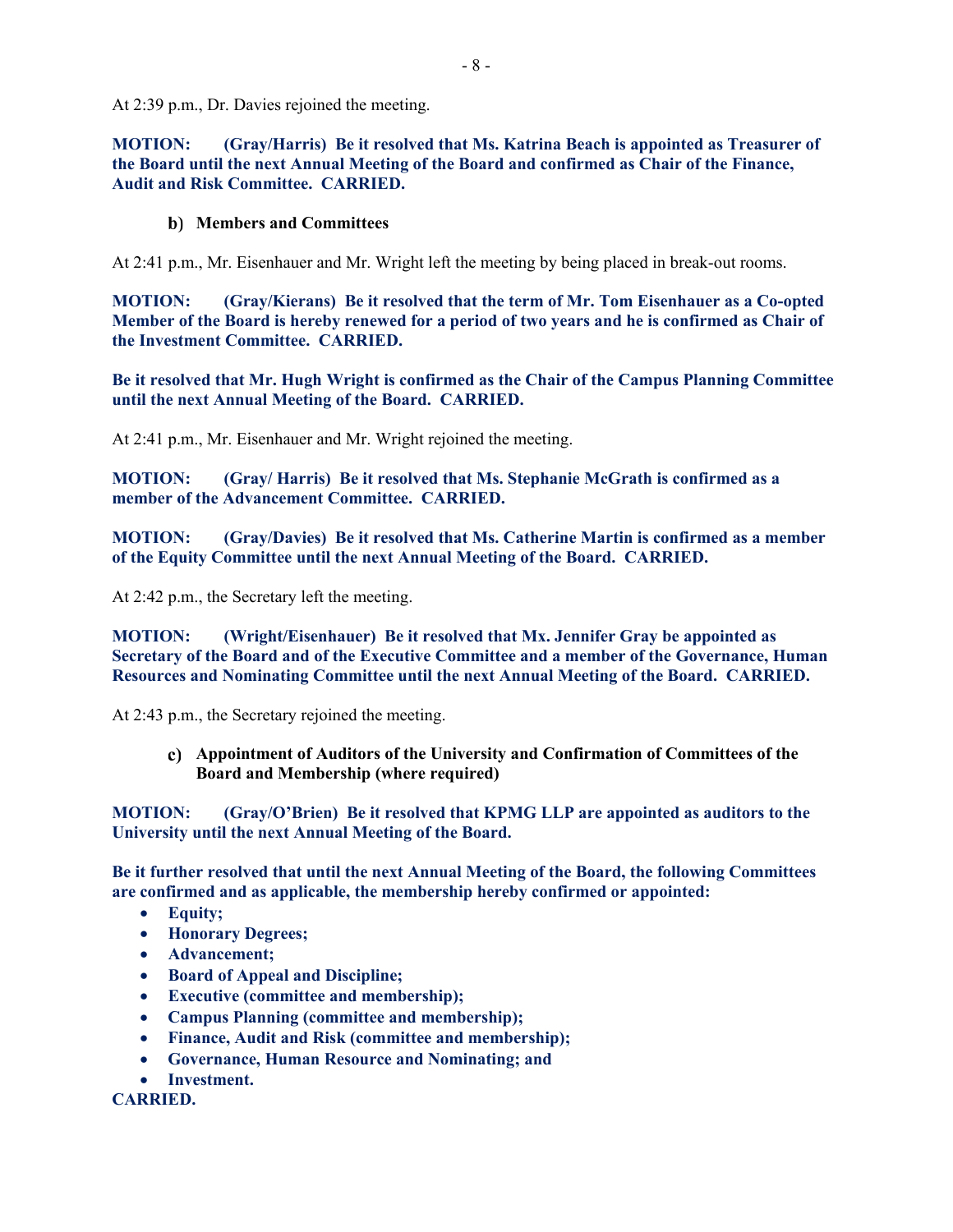## **Terms of Reference Amendments**

**MOTION: (Gray/Harris) Be it resolved that the Terms of Reference for the Investment Committee be amended in paragraph (i) of Section A. General Investment Oversight to read: "Ensuring that an annual report covering the University's Endowment Funds and related policies, including the Responsible Investing Policy…". CARRIED.**

# **(2021:19) KING'S STUDENTS' UNION (KSU) REPORT**

The KSU President noted highlights from his report: the KSU is working hard on Orientation Week, with the theme "Onward". The KSU is doing a mix of in-person events and online for those who might be hesitant to attend in-person. Second-year students are being invited so they can get to know people.

The KSU President reported that the KSU Council had an emergency meeting upon the revelation of the bodies at the Kamloops Residential School. The KSU wrote letters to the Prime Minister, the Minister of Indigenous Affairs, and the local Member of Parliament, urging Federal Government leaders to act. The KSU committed to working in tandem with the University to implement some of the Truth and Reconciliation Commission's Calls to Action.

The KSU President advised that student businesses will be coming back this year – the Wardroom and the Galley will be open in the fall.

In respect of the health plan this year, additional mental health resources for students will be provided coming out of a time of social isolation. There is no additional cost to students for the health care plan because of some surpluses. That will continue over the next three years.

Finally, the KSU President reported that the next thing is a social media vaccination campaign to encourage the King's community to get vaccinated.

# **(2021:20) VICE-PRESIDENT'S REPORT**

The Vice-President, delivering the final report of his term, noted that the Carnegie hiring process is continuing but probably will not be completed by the first of July. Dr. Clift will continue this process as Vice-President. He also noted an array of student employment opportunities. He advised that these opportunities were largely due to the hard work of Joanna Sheridan, who put in a lot of effort to develop those programs and make them available.

The Vice-President reported that Janet Hathaway is retiring from the role of Interim University Librarian, so a University Librarian hiring committee has been struck.

The Vice-President noted that this was his last meeting and thanked Pam Hazel and his colleagues in senior administration. He noted that the President has been an incredible leader through difficult times. He thanked Kim Kierans for ushering him into the role and thanked the students he has worked with during his tenure. The Vice-President also thanked the Board.

The Chair commended the Vice-President for his service. Board members spoke of the Vice-President's many contributions to the University.

Finally, Dr. O'Brien thanked the Dean for her support.